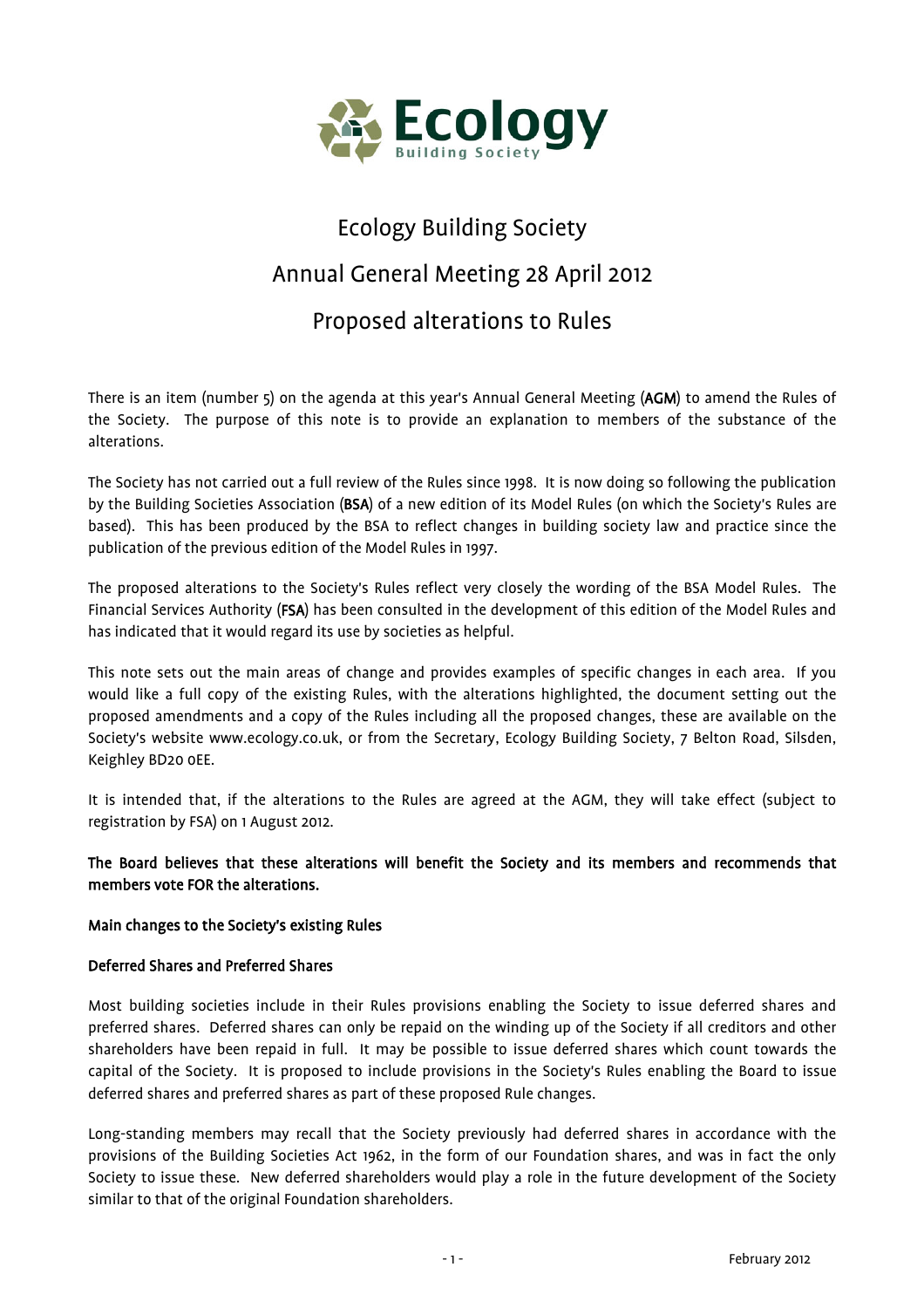## Electronic Communications

There has been a substantial growth in electronic communications affecting building societies since the Society's Rules were last changed. This has covered the full range of communications, including matters relating to meetings. This is reflected in proposed alterations to the Rules, the main examples being:

#### General changes

A new Rule 1(e) – facilitating the use of electronic communications for sending notices or documents under the Rules.

Rule  $32(5)$  to  $(8)$  – containing specific amendments to the Notice of Meetings rule to cover electronic communications.

Rule 46(2) – extending the existing provision regarding the service of notices to cover electronic communications.

A new Rule 46(5) – confirming the ability to serve notices and other documents electronically.

## Particular application to meetings

Rule 37 – there are a number of proposed alterations designed primarily to facilitate the appointment (and revocation) of proxy appointments by electronic communication.

Rule 39 – this rule is being revised to cater for electronic ballots (i.e. where some of the voting is electronic).

## Other related changes

Rule 1(a) – definitions of "Register" and "Registered Address": these have been amended, principally to cater for electronic addresses.

A new Rule 1(d) – this new provision is designed to give the Society greater flexibility in relation to the acceptance of signatures on documents in forms other than conventional manuscript.

A new Rule 42(6) – this provides for an electronic form of seal for the Society.

#### Meetings etc.

As well as the alterations affecting electronic communications, there are a number of other meetings related changes, the main examples being:

Rule 30(5)(g) and 33(1)(b) – the number of qualifying members who must join in requesting a resolution be put on the AGM agenda is being increased from 10 to 25.

Rule 34(1) – the provisions relating to the quorum (i.e. the numbers of members required to be present) at meetings have been simplified.

Rule 35(11) – a provision has been added confirming that the Chairman may declare the result of a poll (i.e. a formal vote not by show of hands), except on an adjournment, at a time determined by him/her e.g. later in the meeting, shortly after the meeting or subsequently on the Society's website.

Rule 36(6) – this has been amended to allow the holder of a power of attorney from a member to appoint a proxy.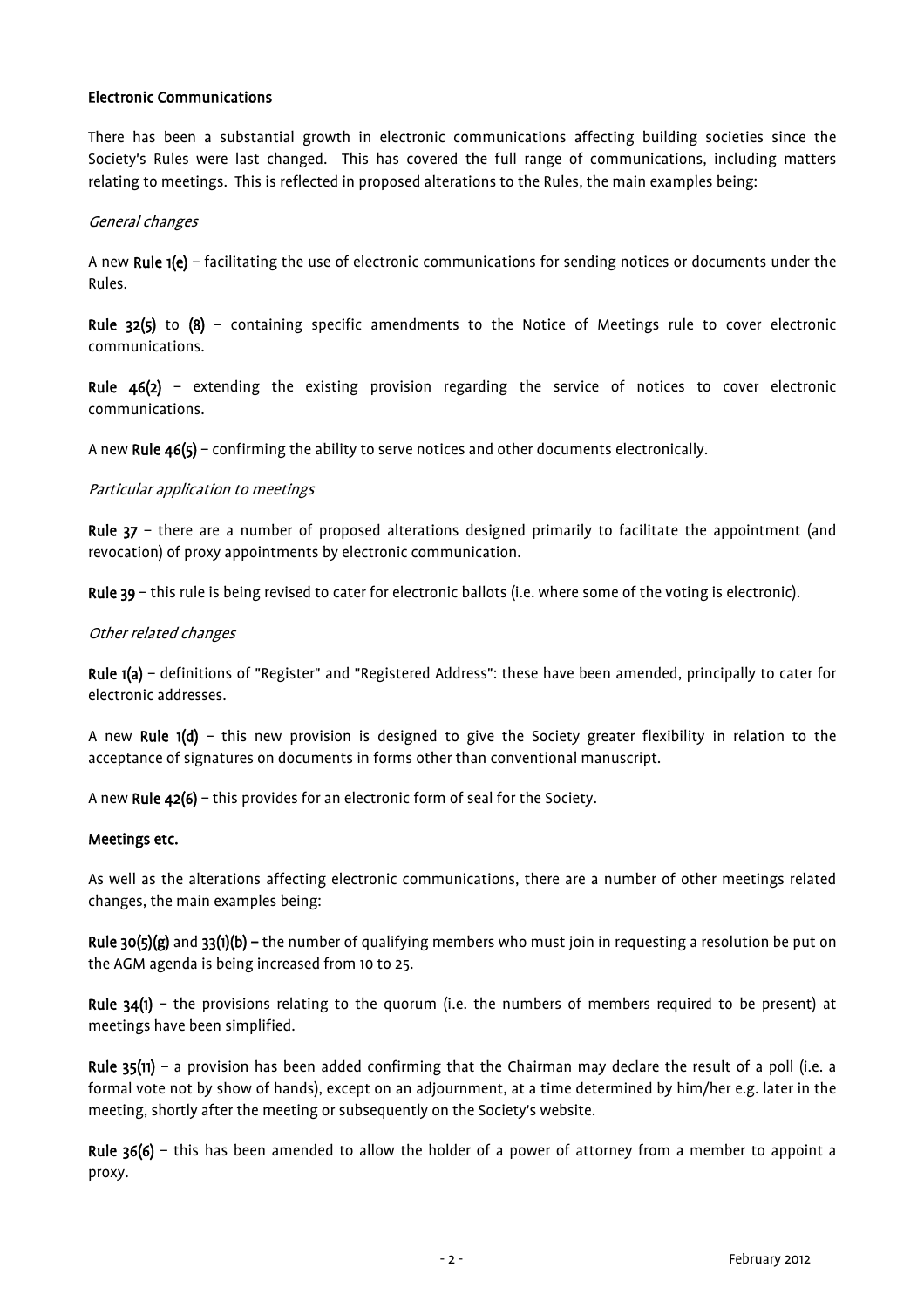Rule 37(4) – this change will allow proxies to speak at general meetings.

Rule 46(2) – the existing Rules deem notices etc. to be received 72 hours after posting. This will be altered to provide for a deemed period of 48 hours, which is now more common.

A new Rule 46(4) – this provision has been included to provide alternative communication arrangements for meetings in the case of postal disruption.

## Directors/Board

The provisions regarding directors and the Board are also being updated, the main examples being:

Rule 12(4)(b) (and connected rules) – the minimum shareholding in the Society that must be held by a director is being increased from £250 to £500.

Rule  $12(4)(g)$  – the existing provisions for delegation by directors are being supplemented by a provision allowing the Board to delegate by power of attorney for specific purposes; the provisions regarding delegation to committees are being amended by including a general power for the Board to decide regulations for committees based on the approach in the Model Articles for public companies.

Rule 13(1)(a) (and other connected rules) – this alteration is designed to reflect the fact that the "normal retirement age" provisions for directors under the Building Societies Act 1986 may well cease to apply in the future in the light of the Equality Act 2010, and will therefore only be relevant so long as they are binding on the Society.

**Rule 13(1)(e)** – the number of qualifying members who must join in nominating a member as a candidate for election as a director is being increased from 10 to 25.

Rule  $16(3)/(4)$  – the provisions for convening meetings of directors have been simplified.

Rule 24 – this rule deals with the circumstances in which a director gives up office, and is being updated; it also now provides for an executive director to stand down where he/she relinquishes executive office and clarifies and amplifies the board's ability to remove a director who fails to maintain the required regulatory authorisation.

Rule 26(1)/(2) – under the Building Societies Act, in addition to any director who has been appointed to the Board and so needs to be elected by the members and any other director who is otherwise seeking election by the members, every director who has not been elected or re-elected at either of the last two AGMs must seek election or re-election. Rules 26(1) and (2) are being simplified to make this clear.

#### Terms and Conditions

Since the Rules were last fully reviewed in 1998, the Society has increasingly covered contractual terms and conditions for savings and mortgage products in product related literature. In view of this, a number of Rules have been shortened e.g. Rules 8(5), 11 and 12(5). Certain other 'terms and conditions' related provisions have been reviewed and amended in the light of regulatory and practice developments, the main examples being:

Rule 4(8) – this has been amended to confirm that the Society will not have an absolute discretion to refuse to accept further share account investments or lend further money on an existing member's account, though it may refuse to open a new account.

Rule  $6(3)$  – this deals with termination of membership by account closure by the Society: as altered, it will provide that termination can be immediate if there is a valid reason e.g. abuse of staff, otherwise there must be